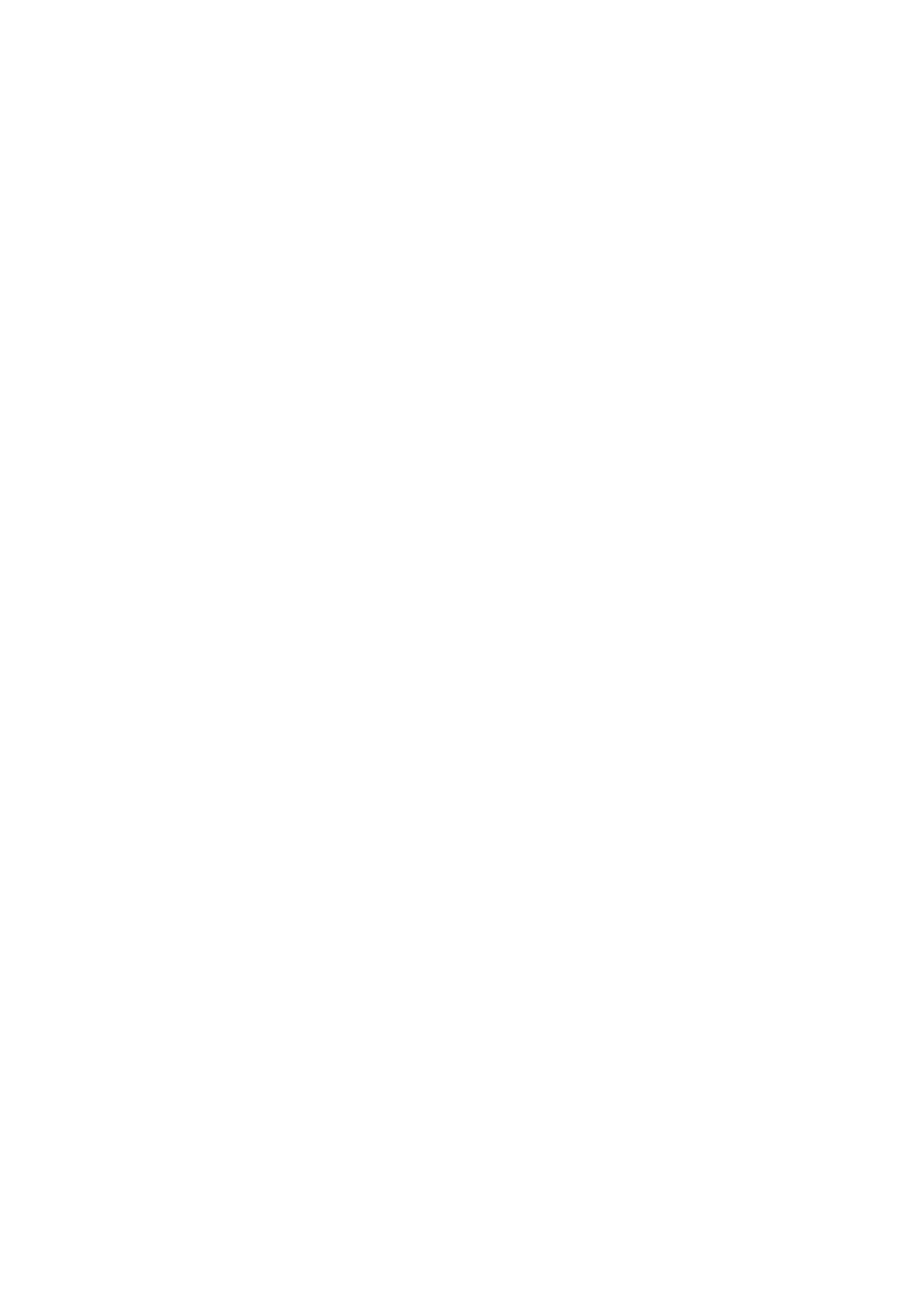# **IN** (and out of) **LOVE**

a programme of music celebrating love, in all its many forms. Music from the Renaissance to the present day will take you on a journey through five centuries of romance, passion, heartache and pain.

The programme includes works both sacred and profane; from affirmations of purest love to avowals of jealousy, loathing and disdain.

Music by Dowland, Purcell, Tallis, and Parry along with that of 20th century and contemporary composers creates a dazzling array of musical form and expression to guide the listener through the ecstasies and agonies of Love.

Cantabile are delighted to be joined by the **Deep C Divas**, a small but perfectly formed a cappella singing group, who will be sharing their own unique musical thoughts on our theme of Love.



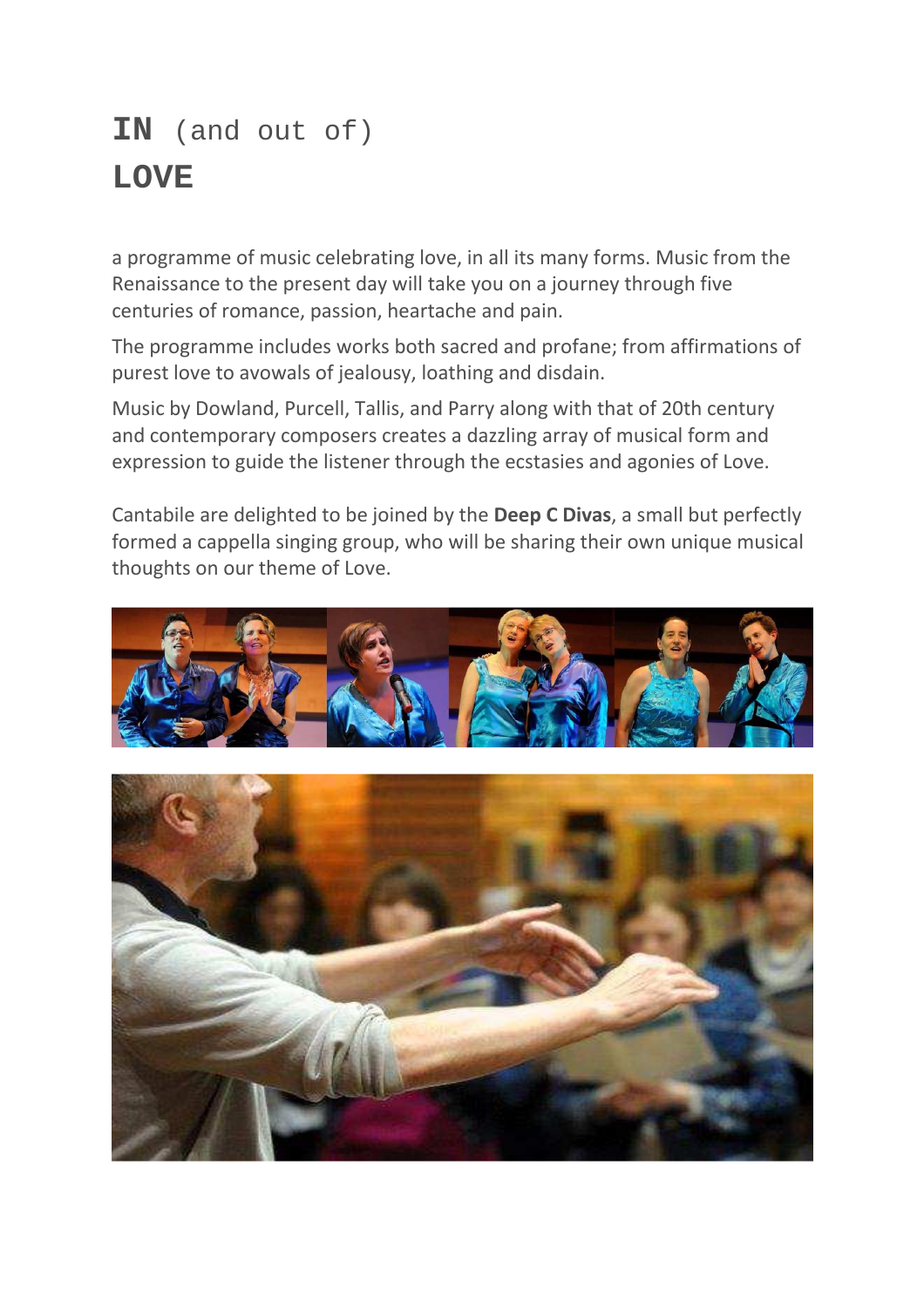## Cantabile

# **'If Music be the food of love, sing on...'**

……… not quite Shakespeare, but the first words of our opening piece. Words that obviously struck a chord with Purcell in this the first of three settings that he made of Colonel Henry Heveningham's poem inspired by the work of a rather better known playwright and poet. Our first set of pieces from the 16th and 17th centuries looks at aspects of love and how the poet's desires, longings, heartbreak and conceit have inspired some of England's most renowned Renaissance composers from Bennet's despair to Purcell's pursuit of pleasure.

| If Music be the Food of Love | <b>Henry Purcell</b> | $(1659 - 1695)$ |
|------------------------------|----------------------|-----------------|
| If Love's a Sweet Passion    | Henry Purcell        |                 |
| <b>Weep, O Mine Eyes</b>     | John Bennet          | $(1575 - 1614)$ |
| <b>Farewell, Dear Love</b>   | Robert Jones         | $(1577 - 1617)$ |

### **'Below thir Stanes…'**

So much music, throughout the ages, has been inspired by feelings of love that it is refreshing to find a combination of poet and composer happy to tackle some altogether darker sentiments. Towards the end of his brief life Robert Burns penned a series of epigrams encapsulating in brief and pithy form his thoughts on the character of some of his neighbours and acquaintances. Though by no means all damning, it is five of the more spiteful of these verses that English composer Nicholas Maw chose to set in his early choral work, written in 1960. Although it is their brevity that Maw claims to have found attractive his witty and sharply focussed settings suggest that the content also appealed to the darker side of his sense of humour.

| <b>Five Epigrams</b>      | Nicholas Maw | $(1935 - 2009)$ |
|---------------------------|--------------|-----------------|
| <b>On a Noisy Polemic</b> |              |                 |

*'Below thir stanes lie Jamie's banes, O Death, it's my opinion Thou ne're took such a bleth'ran bitch Into thy dark dominion'*  **On the Death of Robert Ruisseaux On a Hen-pecked Country Squire Andrew Turner**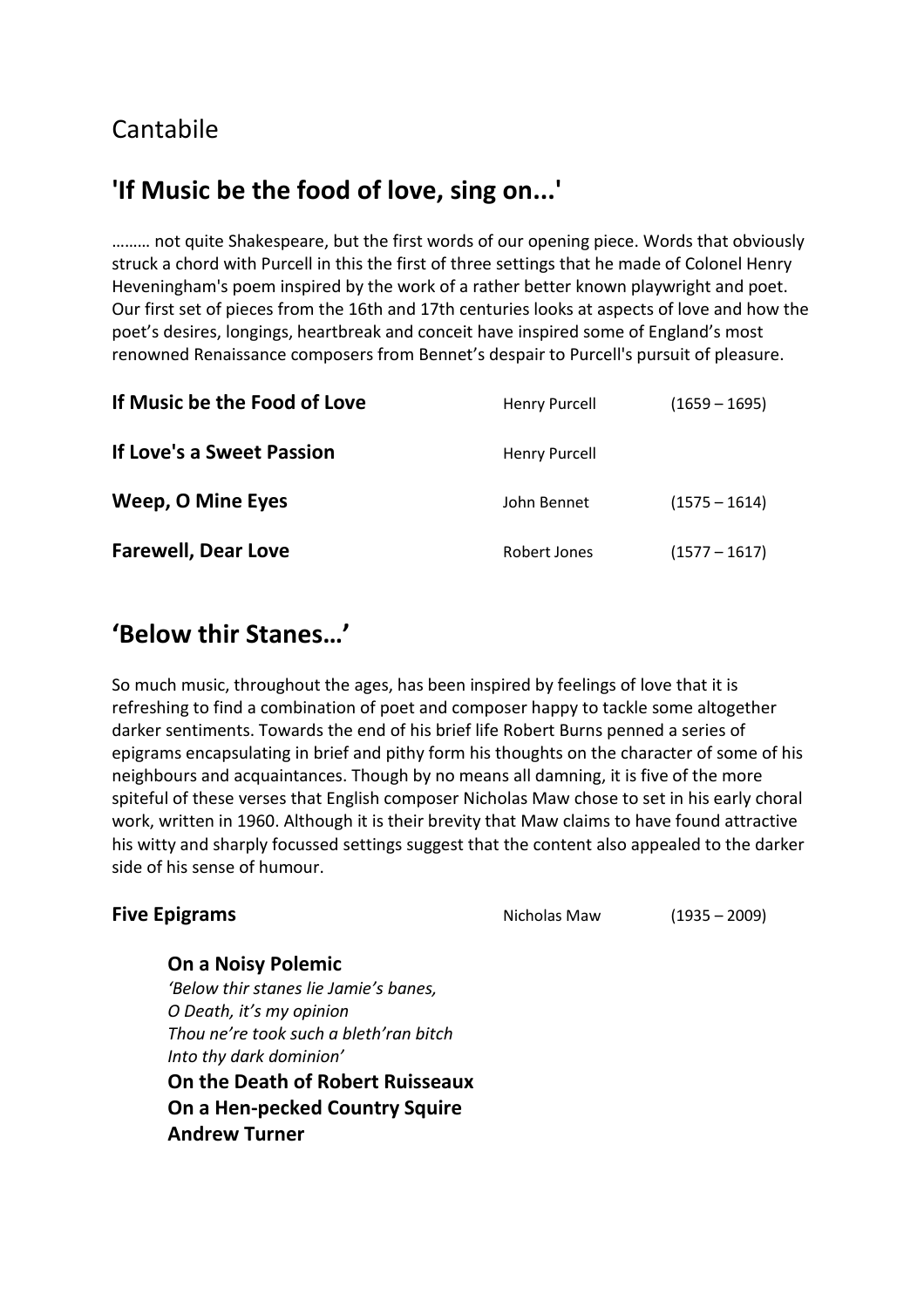### Deep C Divas

# **'Love in all its forms…'**

In a programme ranging from Irving Berlin to Adele, from Cole Porter to Paul McCartney, the Deep C Divas sing of the love in women's lives with irony, humour, tenderness and understanding. Perhaps those memories of love long forgotten will be inflamed, or we will be reminded of the constant unchanging love of a life partner. But watch out; remember love comes in many forms. There is a taste here also of the thwarted, the unrequited and the downright embittered!

**Occapella Allen Toussaint arr. Val Regan** What better way to start off than with a celebration of the love of song.

**Is she really going out with him** Joe Jackson arr. Cowin Lush "No… never… but I thought she was a …." Our little bit of tongue in cheek.

**And I love her And I love her** John Lennon and Paul McCartney arr. Yvonne Burgess And then finally it's all worth it. Enduring love, the sort we all wish for.

**Rollin' in the deep Paul Epworth and Adele Adkins**  arr. Gitika Partington The tears, the drama, the recriminations. Haven't we all been there at some stage?

**The girl from Ipanema** Jobim and Moraes arr. Val Regan *"Each day as she walks to the sea, she looks straight ahead not at me"* Unrequited love to a bossa nova beat.

**Sisters Irving Belin** arr. Jane Edwardson Anyone ever mistaken your lover for your sister? Happens to us all the time!

**Beautiful Beautiful Beautiful Beautiful Exercise Exercise Exercise Exercise Exercise Exercise Exercise Exercise Exercise Exercise Exercise Exercise Exercise Exercise Exercise Exercise Exercise Exercise Exercise Ex** Named by UK LGBT charity Stonewall as the most empowering song of the decade for lesbian, gay and bisexual people "Beautiful" has been embraced by the LGBT community as an anthem. We sing it here as a love song to our own beauty and strength. Oh and to yours….

**Too Darn Hot** Cole Porter arr.Gitkia Partington When all your good intentions fall to rack and ruin!

#### **INTERVAL**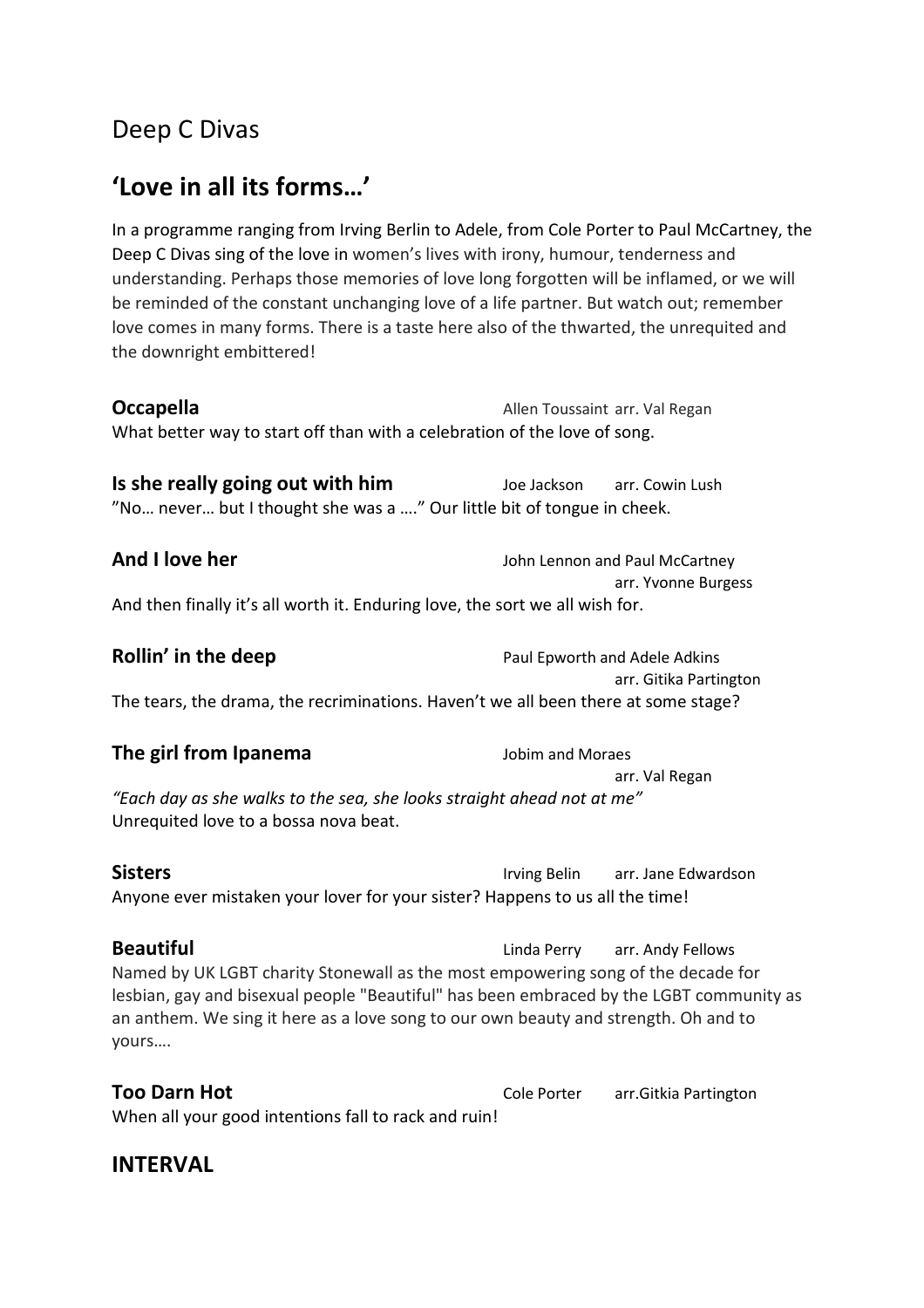# Cantabile

# **'Love Divine'**

From contemporary Norwegian composer Ola Gjeilo's setting of an ancient Gregorian chant to Parry's exquisite and heart-felt sacred motet composers throughout the centuries have been inspired by religious texts to write some of their most sublime choral music. These two works are set alongside two miniature jewels of the Renaissance.

| Ubi Caritas et amor<br>Where charity and love are, God is there.<br>The love of Christ has gathered us together.<br>Let us rejoice and be glad in it.<br>Let us revere and love the living God.<br>And from a sincere heart let us love one another.<br>Amen' | Ola Gjeilo                             | (born 1978)     |
|---------------------------------------------------------------------------------------------------------------------------------------------------------------------------------------------------------------------------------------------------------------|----------------------------------------|-----------------|
| Jesu, dulcis memoria                                                                                                                                                                                                                                          | Tomas Luis de Victoria $(1548 - 1611)$ |                 |
| If ye love me                                                                                                                                                                                                                                                 | <b>Thomas Tallis</b>                   | $(1505 - 1585)$ |
| There is an old belief                                                                                                                                                                                                                                        | Charles H H Parry                      | $(1848 - 1918)$ |

### **'Acceptance'**

Based on real events, this work is a contemplation on familial love, understanding and acceptance.

| <b>A Ceremony for Mixed Choir</b> | <b>Phil Thomas</b> | (born 1953) |
|-----------------------------------|--------------------|-------------|
|-----------------------------------|--------------------|-------------|

### **'The Pleasures of Love'**

We finish our programme with four pieces spanning 400 years; from Britten and Auden's (almost) *homage* to Broadway to Cole Porter's breezy exhortation to revel in all things amorous we learn that 'the path of true love ne'r ran smooth' (to misquote Shakespeare a second time!).

| <b>Carry Her Over the Water</b> | Benjamin Britten                     | $(1913 - 1976)$ |
|---------------------------------|--------------------------------------|-----------------|
| If My Complaints                | John Dowland                         | $(1563 - 1626)$ |
| <b>Plaisir D'Amour</b>          | Jean-Paul-Egide Martin (1741 - 1816) |                 |
| Let's Do It                     | Cole Porter                          | $(1891 - 1964)$ |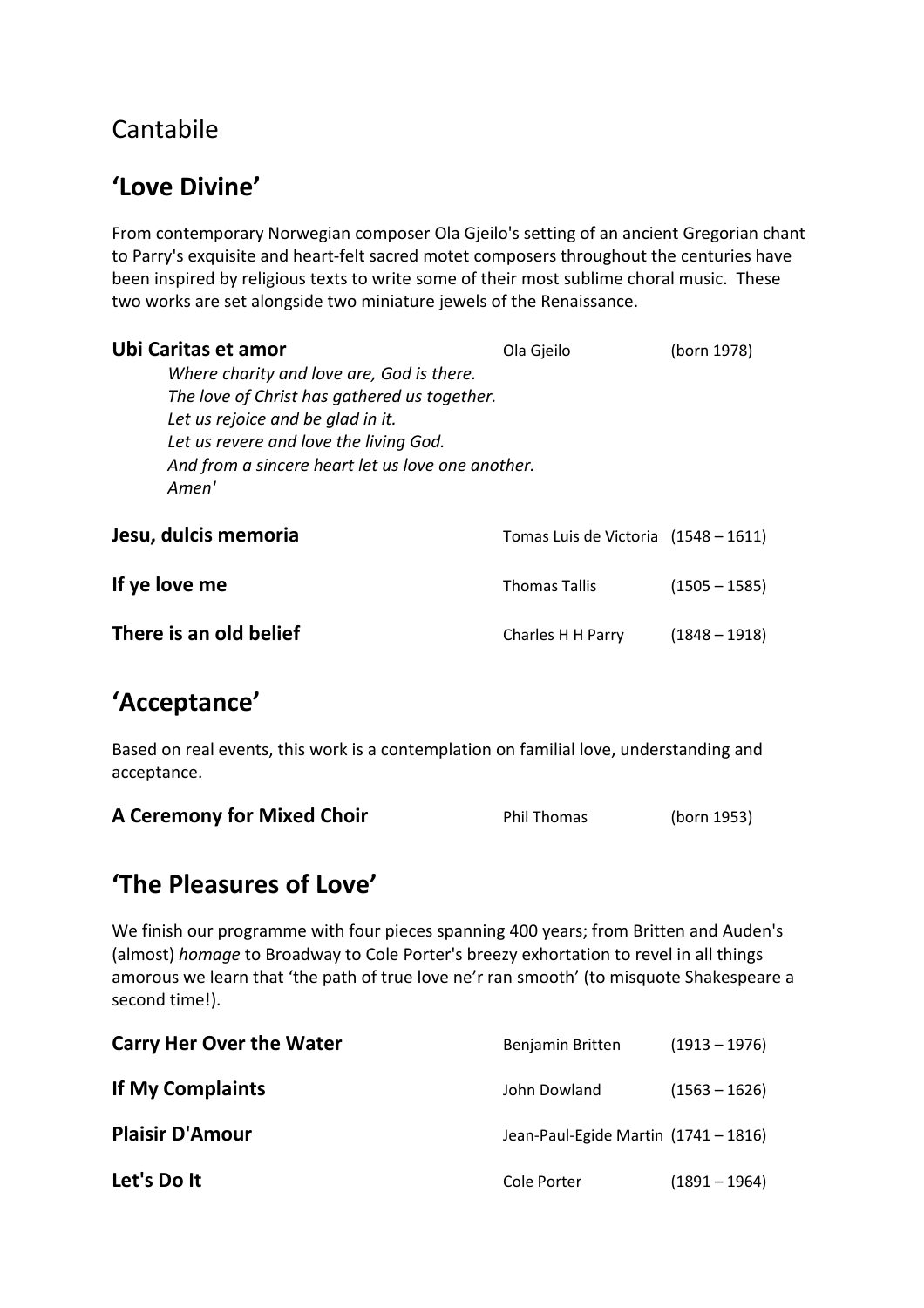**Cantabile** is a chamber choir based in Chapel Allerton, Leeds. We're a small group of experienced and enthusiastic singers who enjoy the challenge of performing a varied repertoire spanning four centuries and including works by contemporary composers. We're dedicated to making a beautiful sound together in a choir where every voice counts.



For details of future performances including

IN (AND OUT OF) LOVE Ellerton Priory Church Sunday 13<sup>th</sup> July 2014 YMEDACA The Sculpture Park Saturday 30<sup>th</sup> August 2014 NORTHERN LIGHTS venue TBC Autumn 2014

Please visit our website: www.cantabile-leeds.org.uk

**Deep C Divas** are a lesbian a cappella performance group, a sisterly seven in number. Although based in West Yorkshire, they are long time regulars at the European Various Voices Festivals, and have performed to acclaim as far afield as the Sydney Opera House. Their repertoire of 20th century and contemporary arrangements spans the Beatles, Adele and Irving Berlin. In their "In (and out of) Love" programme they sing of women's loves and lives with tenderness, understanding and humour.



For more information about the Deep C Divas and details of future performances including:

VARIOUS VOICES Dublin Dublin Saturday 14<sup>th</sup> June 2014

Please visit our website: www.deepcdivas.org.uk